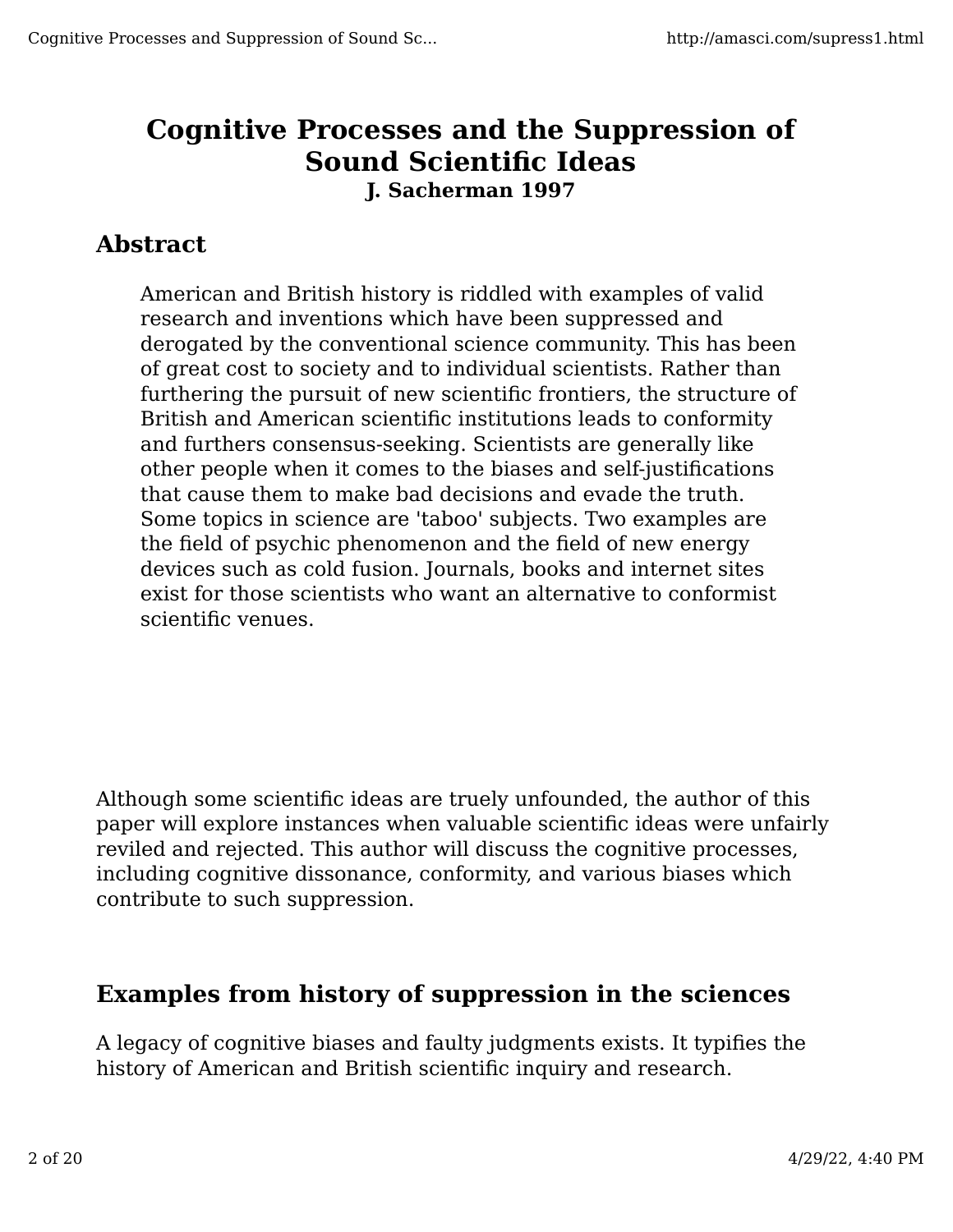One of the earliest examples with which nearly everyone is familiar occurred in the early seventeenth Century. Galileo was branded as a heretic and sent to prison for declaring that the earth traveled around the sun (Manning 1996)..

This paper will concentrate on examples from a period starting closer to the industrial age and continuing until the present. The first example presented here is drawn from Richard Milton's (1996) book Alternative Science. Antoine Lavoisier, the science authority for eighteenth and early nineteenth century Europe and father of modern chemistry, assured his fellow Academicians in 1790, that meteorites could not fall from the sky as there were no stones in the sky (Milton,1996). In spite of first-hand reports of meteors falling from the sky, Lavoisier was believed. Nearly all of the meteorites in public and private collections were then thrown out. Only one meteor that was too heavy to move was saved, so today the world has few specimens that predate 1790. Meteors were not commonly collected again until mounting evidence for their extraterrestrial origin predominated about 50 years later.

Milton (1996) continued with the history of the human powered flight. During the years, between 1903 to 1908, Wilbur and Orville Wright repeatedly demonstrated the flight capability of their invention, the airplane. Despite these demonstrations plus numerous independent affidavits and photographs from local enthusiasts as well, the Wrights' claims were not believed. Scientific American, the New York Herald, the US Army and most American scientists discredited the Wrights and proclaimed that their mechanism was a hoax. Noted experts from the US Navy and from Johns Hopkins University decried "powered human flight . . .absurd "(Milton,1996 p.11).

In a similar vein, the inventors of the turbine ship engine, the mechanical naval gunnery control, the electric ships telegraph, and the steel ship hull all initially met with disinterest, disbelief and derision by the British Navy of the nineteenth century (Milton, 1996).

There are numerous accounts of useful science ideas that received such treatment. However, this writer will discuss just a few of the inventions and ideas by the best known scientists. Milton (1996) explained how the invention of what is now considered a very ordinary object, the light bulb, was initially mired in controversy and disbelief. When Thomas Edison was finally successful in finding a light bulb filament which could glow while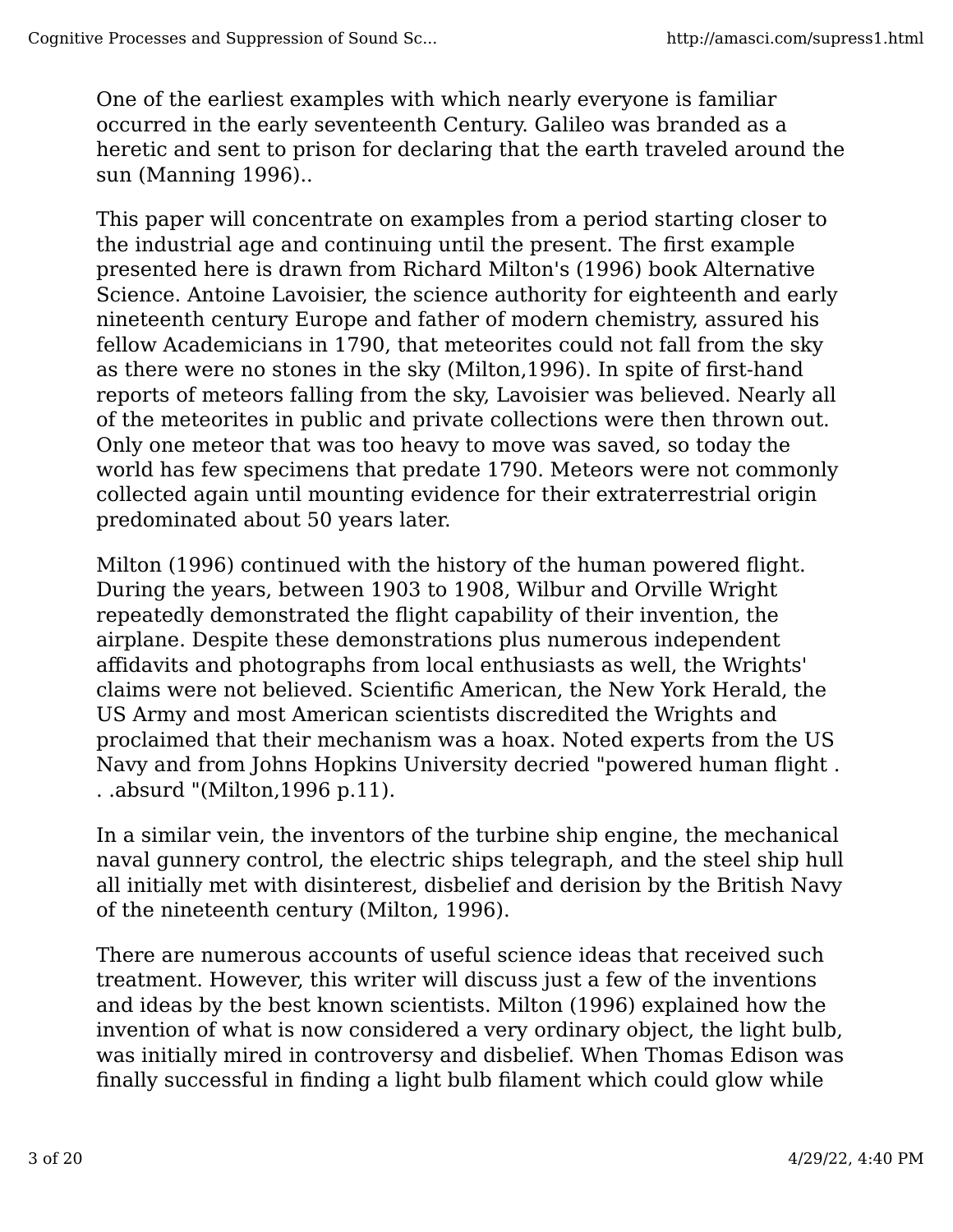sustaining the heat of electrical conduction, he invited members of the scientific community to observe his demonstration (Milton 1996). Although the general public traveled to witness his electric lamp, the noted scientists of the day refused to and claimed the following about Edison:

"Such startling announcements as these should be deprecated as being unworthy of science and mischievous to its true progress." -Sir William Siemens, England's most distinguished engineer (Milton, 1996 p.18)

"The Sorcerer of Menlo Park appears not to be acquainted with the subtleties of the electrical sciences. Mr. Edison takes us backwards. One must have lost all recollection of American hoaxes to accept such claims." -Professor Du Moncel (Milton,1996 p.18)

"Edison's claims are 'so manifestly absurd as to indicate a positive want of knowledge of the electric circuit and the principles governing the construction and operation of electrical machines.'"-Edwin Weston, specialist in arc lighting (Milton, 1996 p.18)

Luckily, the disinterest and derision of Edison's scientific peers did not prevent sharp speculators, like J. P. Morgan and William Vanderbilt from investing funds and helping Edison's inventions become universally adopted (Milton, 1996). Other inventors of the day were not always so lucky.

#### **Cost to individuals and to society**

Many invaluable concepts for inventions from Edison's era, were not granted financial backing (Milton, 1996). This was the case for most of the ideas of Nikola Tesla, who known for the discovery and development of AC current. In the book, The Coming Energy Revolution, the author, Jeanne Manning (1996), told of how the treatment of Tesla contrasted with that of his contemporary, Edison. Tesla did not bother as Edison did, to "play the game" (p. 24) with the U.S. science establishment, the media and the investors. Manning (1996) continued with explaining that even though Tesla was the main trail-blazer of the age of electricity, his almost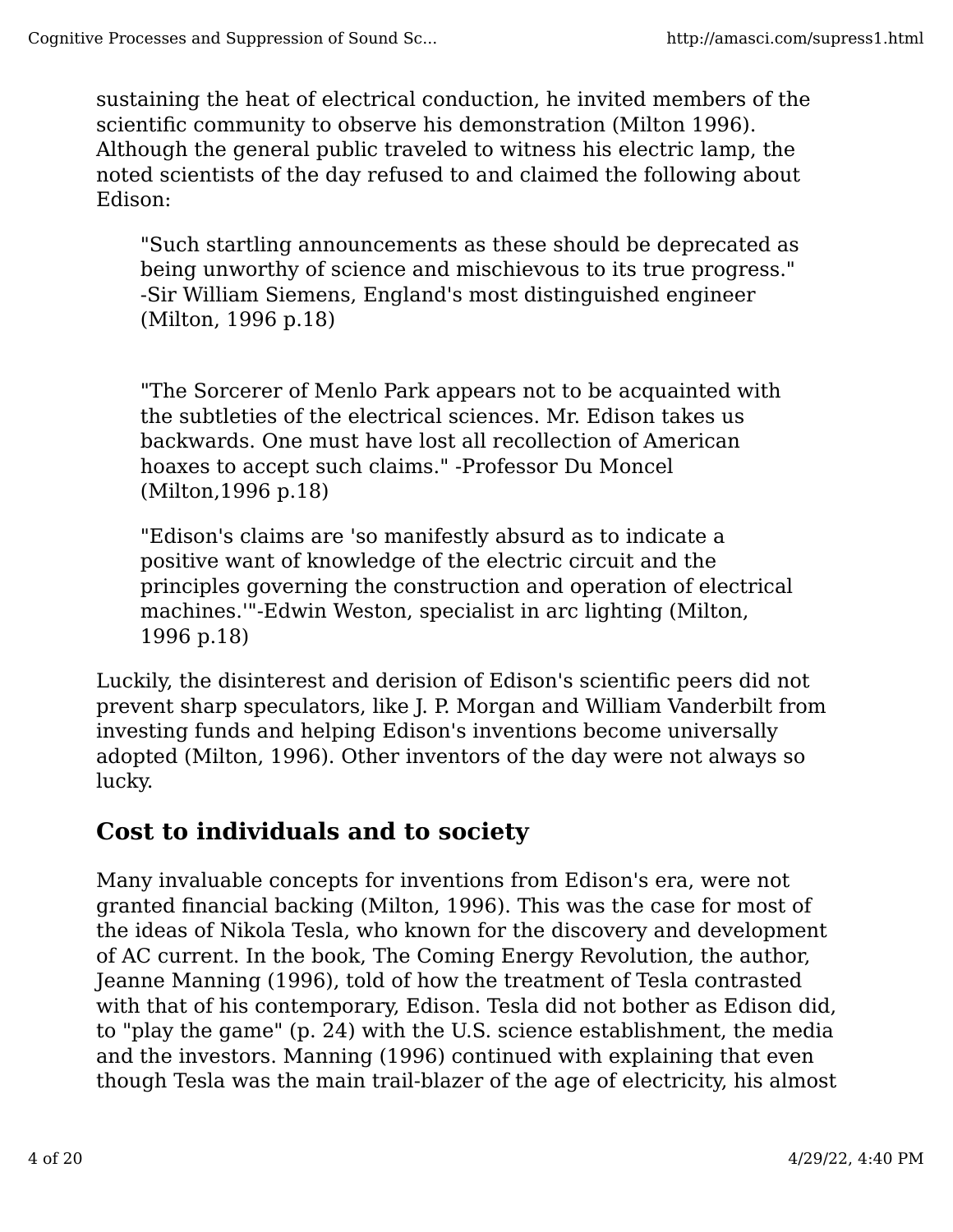inaccessible brilliance, his lack of interest in publishing, and his wish to give everyone free electric power may have caused substantial professional jelousy. Manning (1996) further postulated that this jealousy and Tesla's non-conformity were responsible for the lack of support and acknowledgment he received. Moreover, Manning (1996) continued, even though other inventors were often credited for them, many of the products that came out of the age of electricity were directly due to Tesla's concepts. These were inventions such as Marconi's radio, which was presented to the public in 1901 and used 17 of Tesla's patented ideas. In 1943, the Supreme Court had, in fact, ruled that Tesla was the radio's inventor (Manning,1996). Unfortunately for Tesla, that was some years after his death. After the US science community and investors turned their back on Tesla, he descended "into wild eccentricity"(p. 26). However, Manning (1996) asserted, his research on wireless power conveyance, bladeless turbines, excess-output energy machines and other futuristic devices are still being marveled at and studied by those that have rediscovered this unappreciated genius.

Other innovators who were described by Milton (1996) as victims of the insults of the skeptical scientific power elite, were such men as John Logie Baird, inventor of television. Baird had been described by the British Royal Society as "a swindler" (p. 19). Likewise, Wilhelm Roentgen's discovery of X-rays was decried as an "elaborate hoax" (p.22) by Lord Kelvin, the most influential scientist of Europe in 1895. Scientists of Roentgen's day produced film fogging X-rays on a substantial scale but were unwilling to consider the wide ranging implications of Roentgen's work for 10 years after his discovery (Milton, 1996).

Another example of such victimization, presented by Dean Radin (1996) in his book The Conscious Universe, involved the theory of German meteorologist, Alfred Wegener. This theory which Wegener developed in 1915, contended that the earth's continents had once been a single mass of land which later drifted apart. Although Wegener carefully cataloged geological evidence, his American and British colleagues ridiculed both him and his idea (Radin, 1996). Although Wegener died an intellectual outcast in 1930, every schoolchild is currently taught his theory which is known as continental drift.

The cost of scientific suppression to society can be seen in the history of the development of the tank. According to Milton (1996), at a time when 1.000 men a day were dying on W.W.I battlefields for want of protection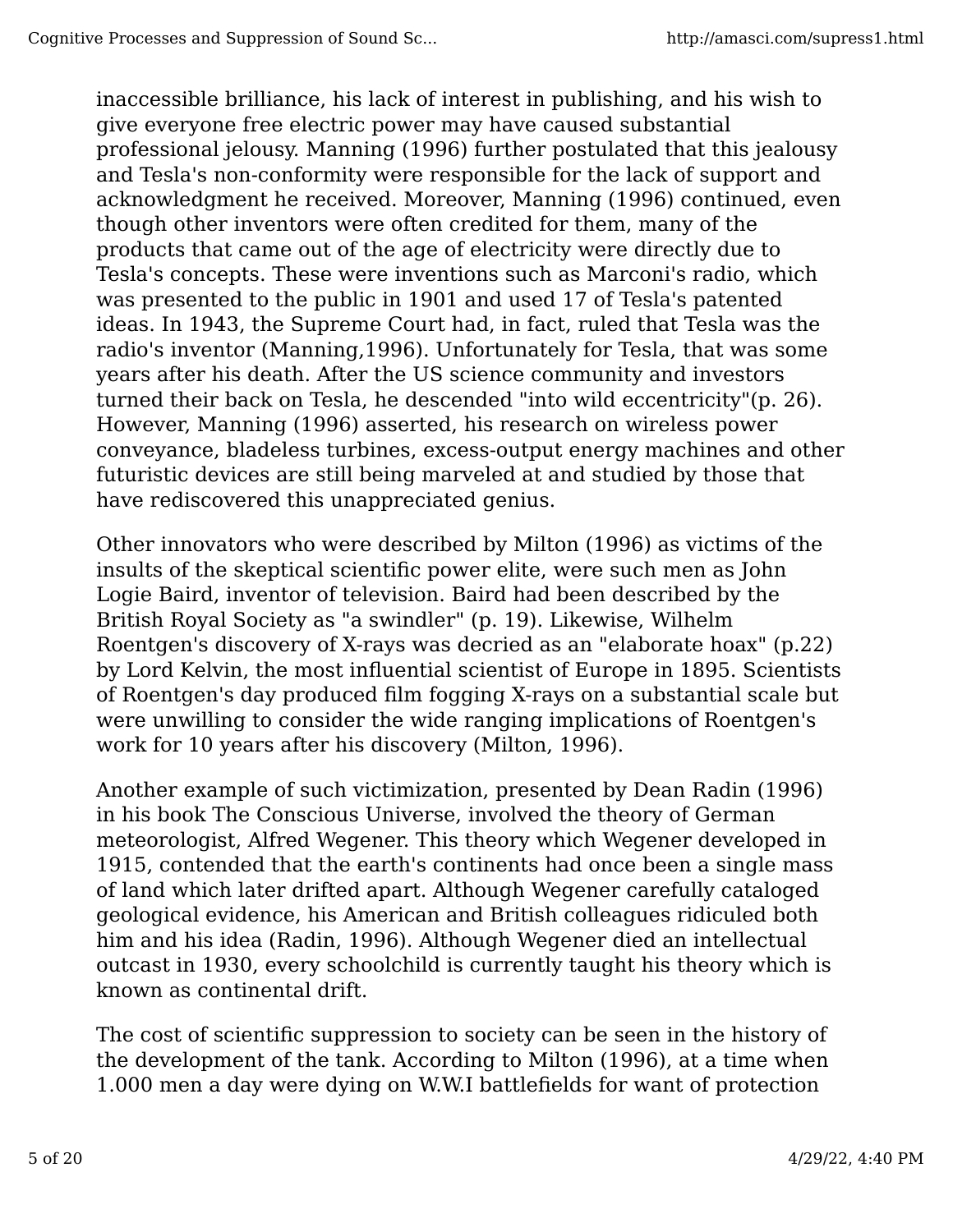from shelling and gunfire, the British admiralty, of that epoch, had the following to say about E. L.. deMole's , invention, the tank:.

"Caterpillar landships are idiotic and useless. Nobody has asked for them and nobody wants them. Those officers and men are wasting their time and are not pulling their proper weight in the war"(p. 20).

#### **Derogation, Trivialization and Reduction of Dissonance**

Some quotations collected by Christopher Cerf and Victor Navakky in their book The Experts Speak (1984) illustrated further the hostile or trivializing attitude towards different ideas, scientific inquiries, and revolutionary discoveries.

"Louis Pasteur's theory of germs is ridiculous fiction." -Pierre Pachet, Professor of Physiology France, 1872 (p.30)

"Fooling around with alternating current in just a waste of time. Nobody will use it, ever." -Thomas Edison, 1889 (p.207)

"I laughed till. . . my sides were sore." -Adam Sedgwick, British geologist in a letter to Darwin in regards to his theory of evolution, 1857 (p.9)

"If the whole of the English language could be condensed into one word, it would not suffice to express the utter contempt those invite who are so deluded as to be disciples of such an imposture as Darwinism." -Francis Orpen Morris, British ornithologist 1877 (p.10)

"Airplanes are interesting toys, but of no military value." - Marechal Ferdinand Foch, Professor of Strategy, Ecole Superieure de Guerre (p.245)

"To affirm that the aeroplane is going to 'revolutionize' naval warfare of the future is to be guilty of the wildest exaggeration." -Scientific American, 1910 (p.246)

"Who the hell wants to hear actors talk?" - H. M. Warner, Warner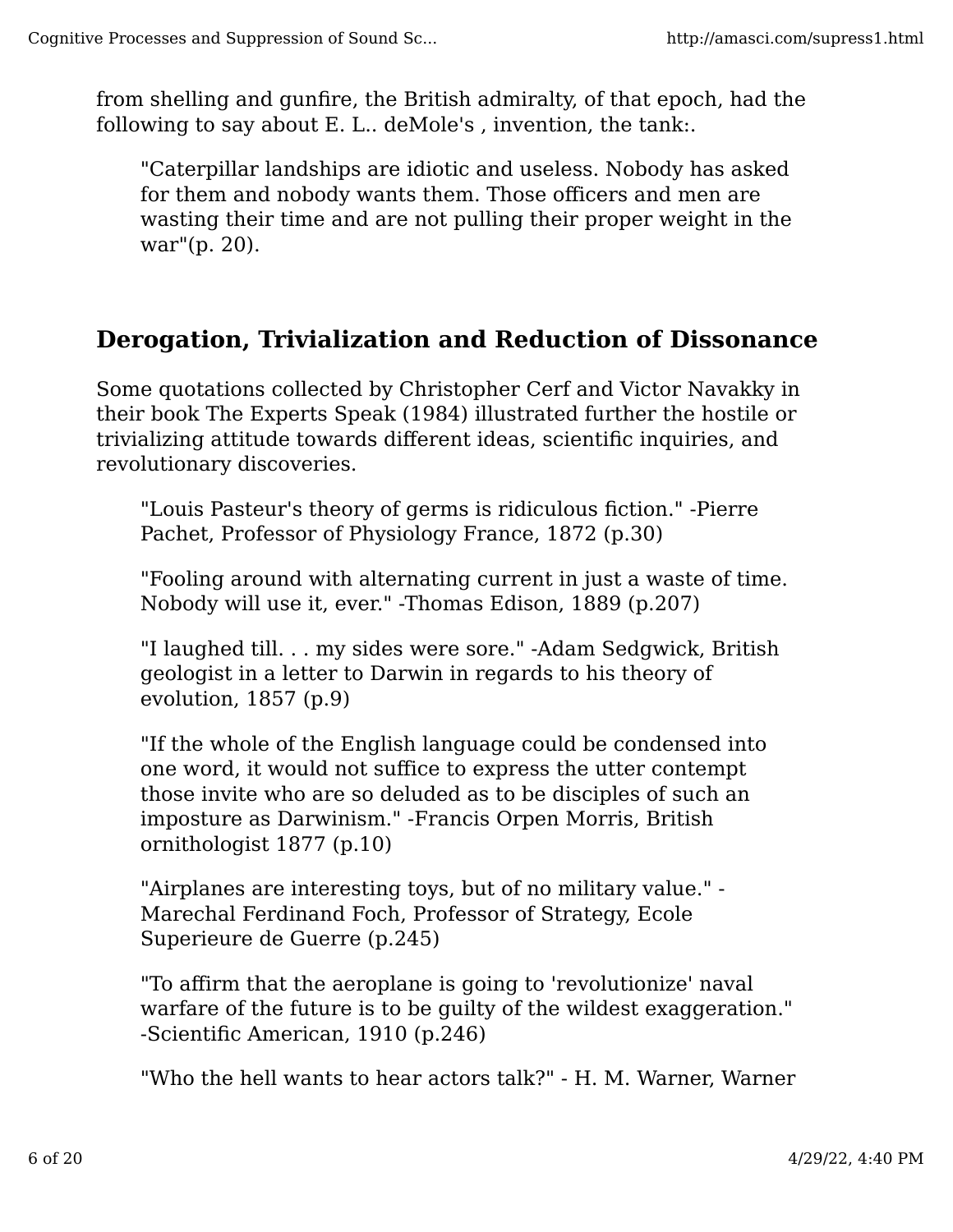Brothers Studios, 1927 (p.72)

"The whole procedure of shooting rockets into space. . . presents difficulties of so fundamental a nature, that we are forced to dismiss the notion as essentially impracticable, in spite of the author's insistent appeal to put aside prejudice and to recollect the supposed impossibility of heavier-than-air flight before it was actually accomplished." -Richard van der Riet Wooley, British astronomer (p.257)

"The energy produced by the atom is a very poor kind of thing. Anyone who expects a source of power from the transformation of these atoms is talking moonshine." Ernst Rutherford, 1933 (p.215)

"Space travel is bunk" - Sir Harold Spencer Jones, Astronomer Royal of Britain, 1957, two weeks before the launch of Sputnik (p.258)

"But what hell is it good for?" -Engineer Robert Lloyd, IBM 1968, commenting on the microchip (p.209)

"There is no reason anyone would want a computer in their home." -Ken Olson, president of Digital Equipment Corp. 1977 (p.209)

Several of the above examples show new ideas that were grievously misjudged by scientific peers and those in authority.

Today, scientific research is still judged by peer review. Henry Bauer (1994) in his book Scientific Literacy and the Myth of the Scientific Method revealed how research is generally funded through association with a university. In Western civilization , said Bauer (1994) selected peers judge the journal articles that the academic scientists must publish to retain their university positions and insure future funding.

Specific questions about the process of peer review were examined by sociologist Michael J. Mahoney of the University of Pennsylvania. In an interview granted to Boston Globe science reporter, David Chandler (1987), Mahoney discussed his study. Mahoney sent copies of a paper to 75 reviewers but doctored the results so that in some cases the research appeared to support mainstream theories (Chandler 1987). In other cases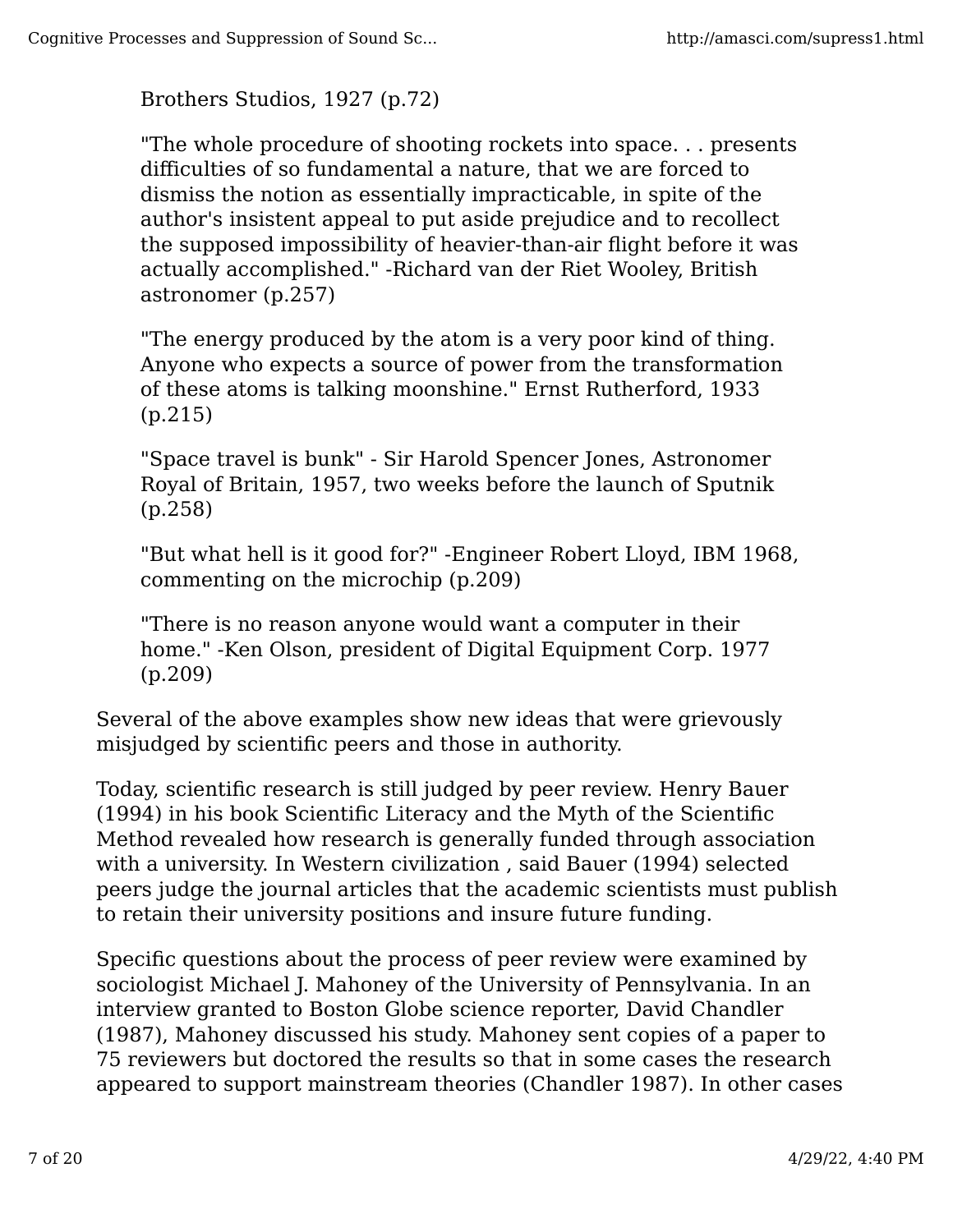Mahoney had doctored the paper so the research deviated from them. When the doctored results ran contrary to the reviewer's theoretical beliefs the author's procedures were berated and the manuscript was rejected. When the results in the doctored papers confirmed the reviewer's beliefs, the same procedures were then lauded and the manuscript was recommended for publication (Chandler 1987).

Mahoney presented the results of this study to the American Association for the Advancement of Science. Afterwards, Mahoney received 200 to 300 letters and phone calls from scientists who felt they had been victimized because the results of their research conflicted with the generally accepted scientific viewpoint or with their reviewer's beliefs (Chandler 1987).

Daniel Koshland, editor the leading US scientific journal, Science, said this in an interview to Chandler(1987) about science that threatens to change the parameters of what is accepted:

"I think it's fair to say that a new idea, something that confronts existing dogma, has an uphill road. . .There certainly is no question that there is a prejudice in favor of the existing dogma" (Chandler 1987).

In the same interview with Chandler (1987), Koshland cited, as one example, biochemist Edwin G. Krebs' discovery for which he received the Nobel prize. The discovery which is now known as the Krebs cycle, describes the fundamental series of enzyme reactions in living organisms. It was initially rejected.

Koshland (Chandler 1987) continued with the history of biologist Lynn Margulis's work, showing the evolution of cell structure through symbiotic unions of primitive organisms. It was also initially rejected and even scorned (Chandler 1987). Although her work has become the accepted dogma and appears in textbooks, in 1970 the National Science Foundation not only turned her down for funding, but told her that she should never apply again. Koshland stated that there are other examples such as these (Chandler 1987).

# **In-Group and Out-Group Effects**

Koshland's statement about the prejudices against ideas that go against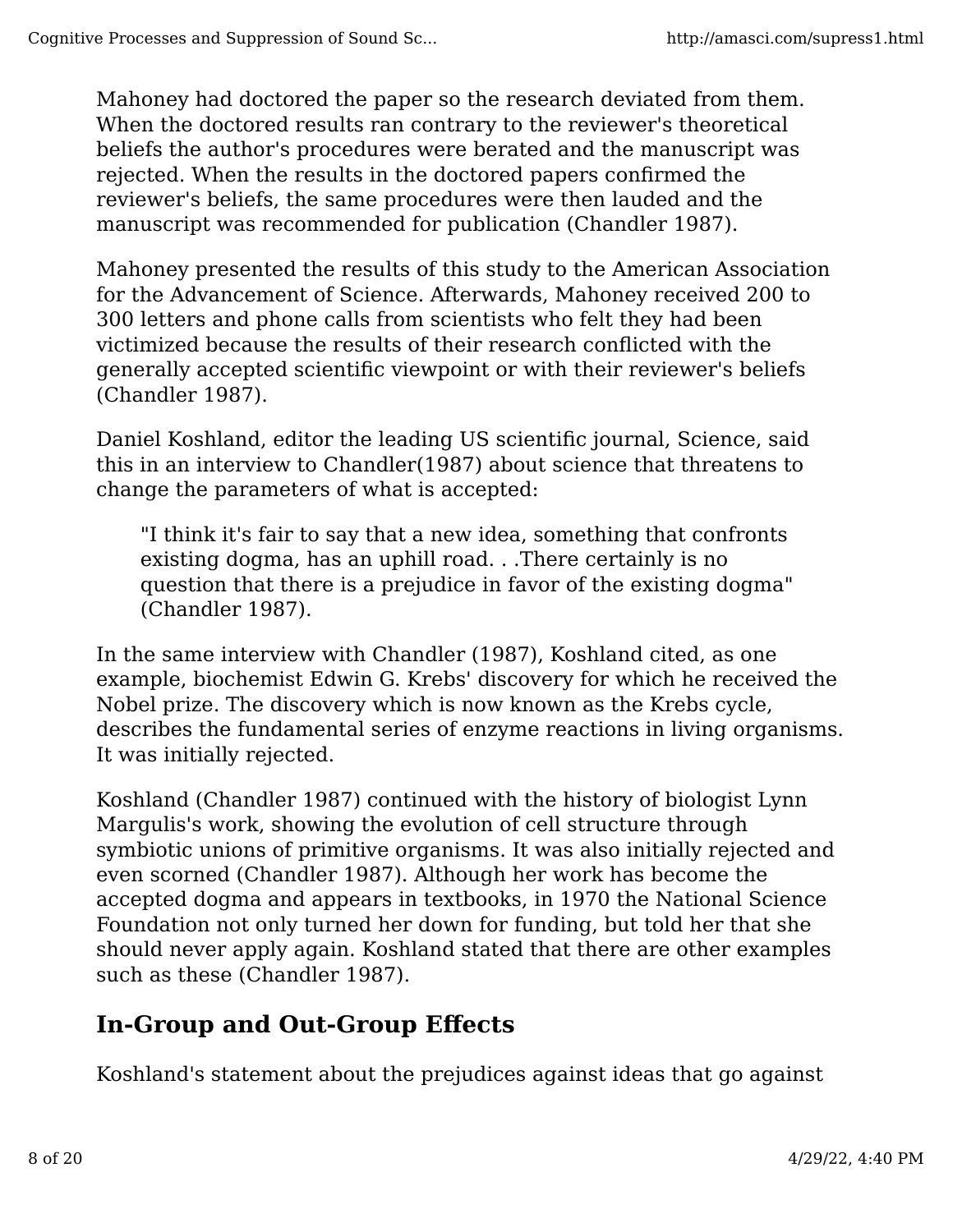the existing dogma (Chandler 1987), and the examples Koshland gives lead this author to suppose that in-group biases could be blinding the scientific authorities to the validity of unorthodox, out-group ideas. As Aronson (1995) revealed, the valid points which the out-group makes are not readily perceived by the in-group. Moreover, the weak points or elements of the out-group preponderate in the mind of the in-group. Aronson (1995) explained the tendency to "in-group favoritism" (p. 144) in which members were thought to produce better output than nonmembers. This author believes that, scientists with challenging ideas have been viewed as an out-group by the in-group of conventional scientists.

# **The Urge to Conform**

Chemistry and science studies professor, Henry H. Bauer (1994), in his book, Scientific Literacy and the Myth of the Scientific Method urged us to realize that scientists are only human and are therefore subject to all the variations that humans posses. He claimed that although scientists have been seen as single- mindedly pursuing truth in all fields, in actuality scientists are generally expert in only one field and the pursuit of truth may not be a top priority. The fact that modern scientists are financially dependent on university and foundation research positions that are in turn dependent on grants. (Bauer, 1994) These are key factors in the formulation of a scientist's priorities. This financial dependence and instability, declared Bauer (1994), creates a direct conflict of interest between pure scientific pursuit and behavior aimed at keeping funding and positions.

A job in scientific research, seems to this writer, to be much like any precarious career position. There could be the usual tendencies to conform and participate in group-think. Criticism by the science community and loss of livelihood appear to this author to be punishment, while acceptance by the science community and financial security seem like rewards. According to Aronson (1996), punishment and rewards generally compel one to conform.

Bauer (1994) painted a picture of "an elite research community,"(p. 99) consisting of a few dozen universities, which traditionally have been deemed to have the most experts. These universities are thought to turn out the best results and publications and are the top choice to receive both government and private research money.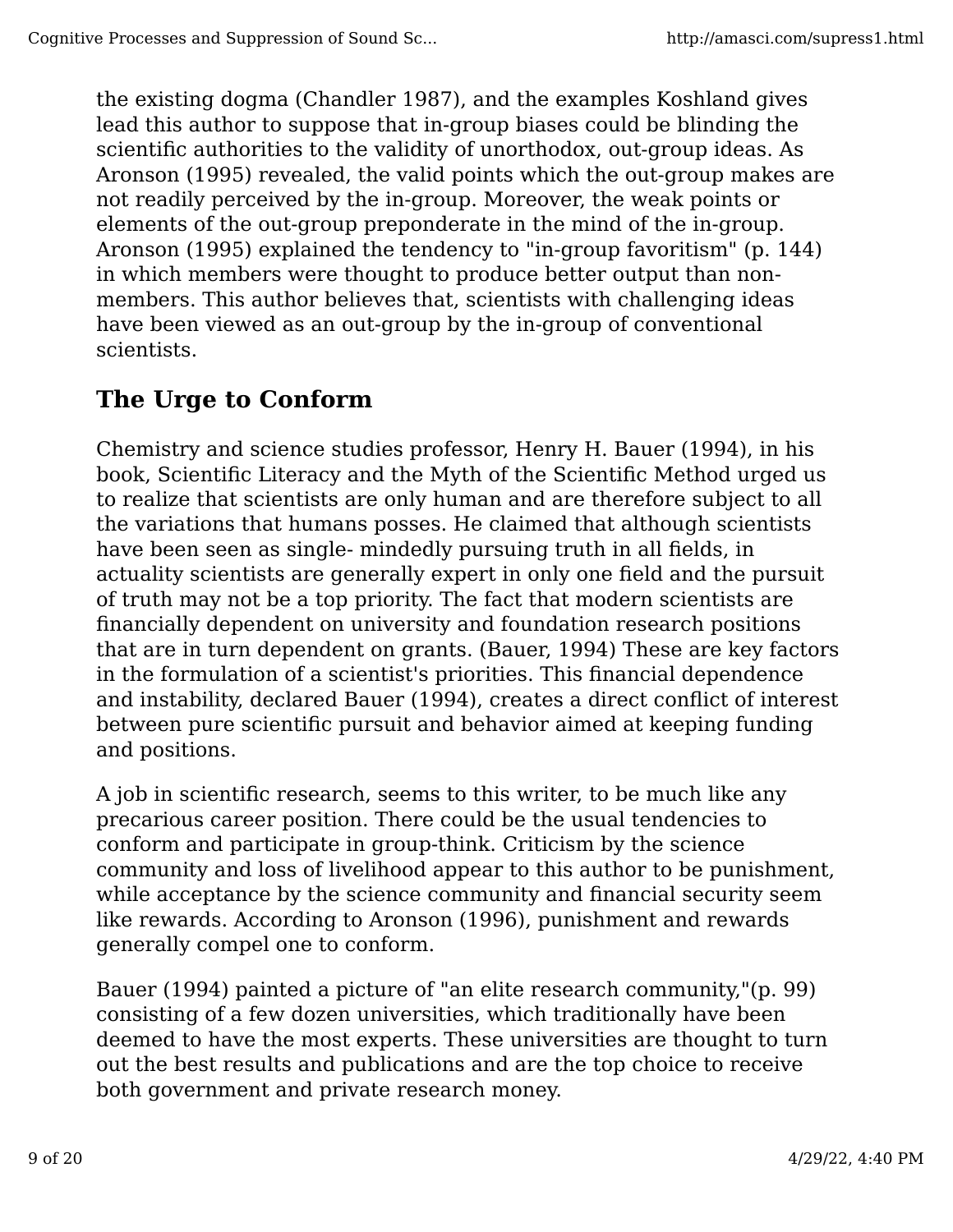Bauer (1994) explained that there is little money in this country for more exploratory pursuits for the "sake of scientific progress"(p. 98). Funding and acknowledgment go to virtually the same schools and the same groups of scientists, so the scope of exploration and scientific thought becomes limited and intellectual inbreeding occurs (Bauer 1994). Most of the scientists chosen to be journal editors and peer reviewers are also selected from this same narrow ingrained group. This phenomenon was referred to by Bauer (1994) as the "imperfections of the filter"(p. 99).

Like the "concurrence seeking" (p. 18) member of Hitler's inner circle, described by Aronson (1995), this "highly filtered" (Bauer p. 99) group of scientists tend to be in a position that often demand consensus of opinion and necessitates conformity.

Bauer (1994) illustrated how, throughout history, the course of scientific discovery was impeded by the social environment and prejudices of the time. He gave the example of how in Nazi Germany, the scientists were unable to make progress. The reason for this Bauer (1994) explained, is that they had been commanded to work without the theory of relativity as that theory had been originated and developed by a purportedly inferior Jew. Similarly the Soviets were commanded to do without the theory of wave mechanics which also had an unpopular genesis (Bauer 1994). The punishment of being a maverick scientist in either of those societies were death or forced labor, so the writer of this paper supposes the urge to conform must have been very compelling.

Bauer (1994) asserted that conformity within the scientific community leads to the evasion of all unwanted or inconsistent facts and this obstructs the practice of science. This avoidance of facts and truth by a group, seems to this writer, to be very much akin to the consensus seeking and evasion of reality that led up to the faulty decision to launch the Challenger space shuttle. Even though it had parts which were known to be of dubious quality, "NASA and Thiokol executive ...reinforced one another's commitment to proceed"(Aronson , 1995 p.17).

Thomas Gold, a professor and researcher with Cornell, wrote in his 1989 journal article "New Ideas in Science" that he attributed the tendency for consensus seeking among scientist to a primarily vestigial instinct, "a herd mentality"( p.103). Gold supported this notion of the herd mentality by stating how petroleum geology and other disciplines have become completely intolerant of any new ideas He also told of how he had the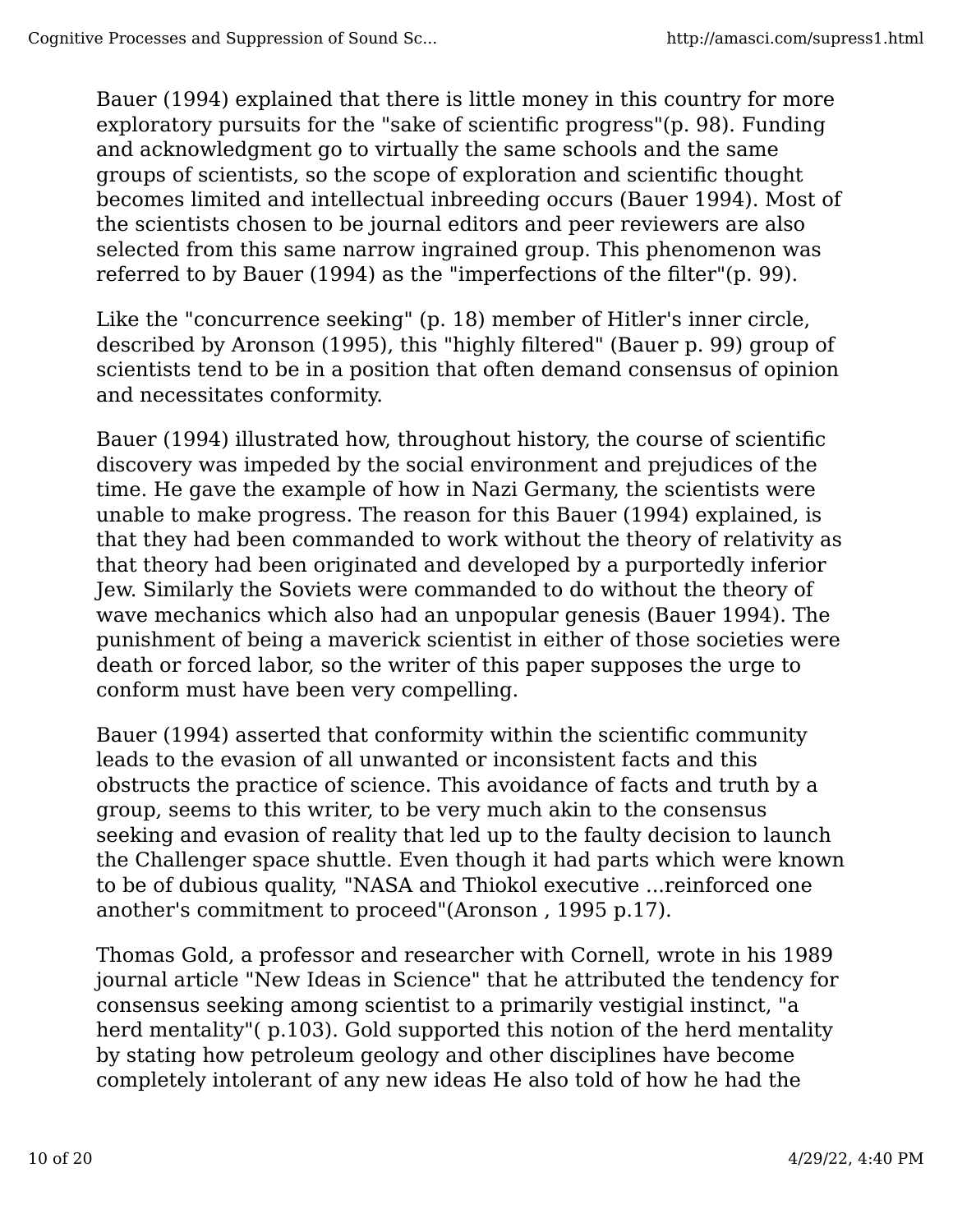experience of making colleagues violently angry with him, because he had proposed that there was some uncertainly about the origin of petroleum. (Gold, 1989) Moreover, Gold (1989) claimed, the fresh and genuinely different research from the other countries that are outsiders to the US herds, casts light on the truly one-dimensional nature of our science institutions.

Gold (1989) conjectured that going against the herd and adopting a deviant viewpoint, feels uncomfortable for personal cognitive and emotional reasons, as well as for the practical reasons listed above by Bauer. Furthermore, Gold (1989) postulated that conformist scientist may be unconsciously motivated by the protection afforded to them by the herd, "against being challenged ...or having their ignorance exposed"(p. 106).

#### **Cognitive Dissonance**

According to Aronson (1996), when people are confronted with opposing beliefs or ones incompatible with their own, they are likely to ignore or negate that belief. They do this in order to convince themselves that they have not behaved foolishly by committing to false beliefs. To assure themselves that they have been wise in supporting their position, they often convince themselves that those who oppose that position are foolish and truly objects for contempt and derision (Aronson, 1996 p.184-8).

Aronson(1996) also stated that most people, when they are confronted with information that they have behaved in a cruel manner, attempt to reduce subsequent dissonant feelings of perceiving themselves as unkind. They often do this by creating a belief that cruelty towards the victim is actually justified. Studies by Karen Hobden and James M. Olson(1994) examined disparagement humor directed at an out-group. Hobden et al.(1994) had a confederate tell extremely disparaging jokes about lawyers to a group of subjects. The dissonance, caused by disparaging the lawyer out-group, prompted the majority of the subjects to change both their public and private attitudes about lawyers to one that was substantially less favorable. (Hobden et al., 1994)

Another study by Linda Simon, Jeff Greenberg, and Jack Brehm (1995) showed that trivialization is also effectively employed as a mode of dissonance reduction. The subjects in Simon et al.'s (1995) study were led to follow counter-attitudinal behaviors. They later chose to trivialize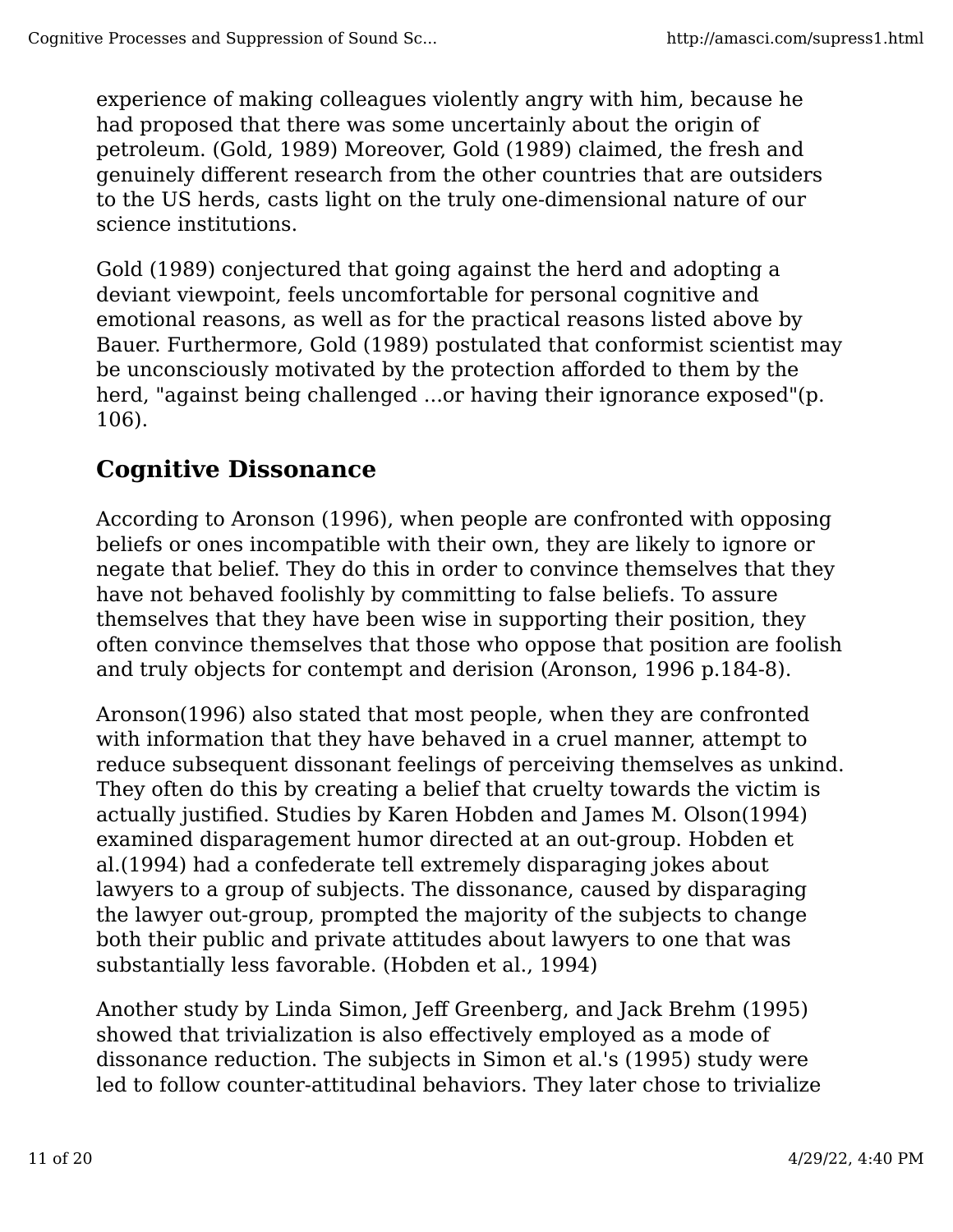the dissonant information about themselves more often than they chose to change their opinions (Simon et al., 1995).

Many of the quotes contained in this paper in which a member of mainstream science reacts towards new inventions or discoveries are steeped in trivialization and disparagement. This leads this writer to believe that scientists are reducing their cognitive dissonance about challenging science ideas with same faulty cognitions and methods in which non-scientists engage.

#### **Outside the Paradigm**

Science author Patrick Huyghe (1995), in his internet article "Extraordinary Claim? Move the Goal Posts!," claimed that although a new science idea may have proof, if it defies convention, then instead of consideration and acceptance:

"There's often some hasty rewriting of the rules of the game. For the would-be extraordinary, for the unorthodox claim on the verge of scientific success, the ground rules are gratefully changed. This practice, often referred to as 'Moving the goal posts' is an extraordinary phenomenon in itself and deserves recognition."(p.1)

In the book by science writer, Patrick Huyghe co-authored with physicist Louis A. Frank (1990) The Big Splash, this moving of the goal posts was depicted by the conventional science society's reaction to a challenging discovery made by Dr. Frank. Frank and Huyghe (1990) wrote of how Dr. Frank found evidence that the Earth was being showered by approximately twenty house-sized ice comets per minute. These comets all broke up in the atmosphere. His research led him to believe that the millennia of bombardment by these ice comets were responsible for the presence of the water on Earth. Dr. Frank presented his data and his photographs of the ice comets to a geophysics journal for publication (Huyghe, 1990). At the time of the announcement of Dr. Frank's discovery, the academic standard of proof in astronomy was to have two images of the same object. Although Dr. Frank presented such proof, the appearance of ice comets in his photographs was considered to be merely due to a technical fluke and a higher standard of proof was then required (Huyghe, 1990). As each subsequent level of proof was delivered by Dr. Frank, a yet higher tier of standards was then demanded (Huyghe, 1990).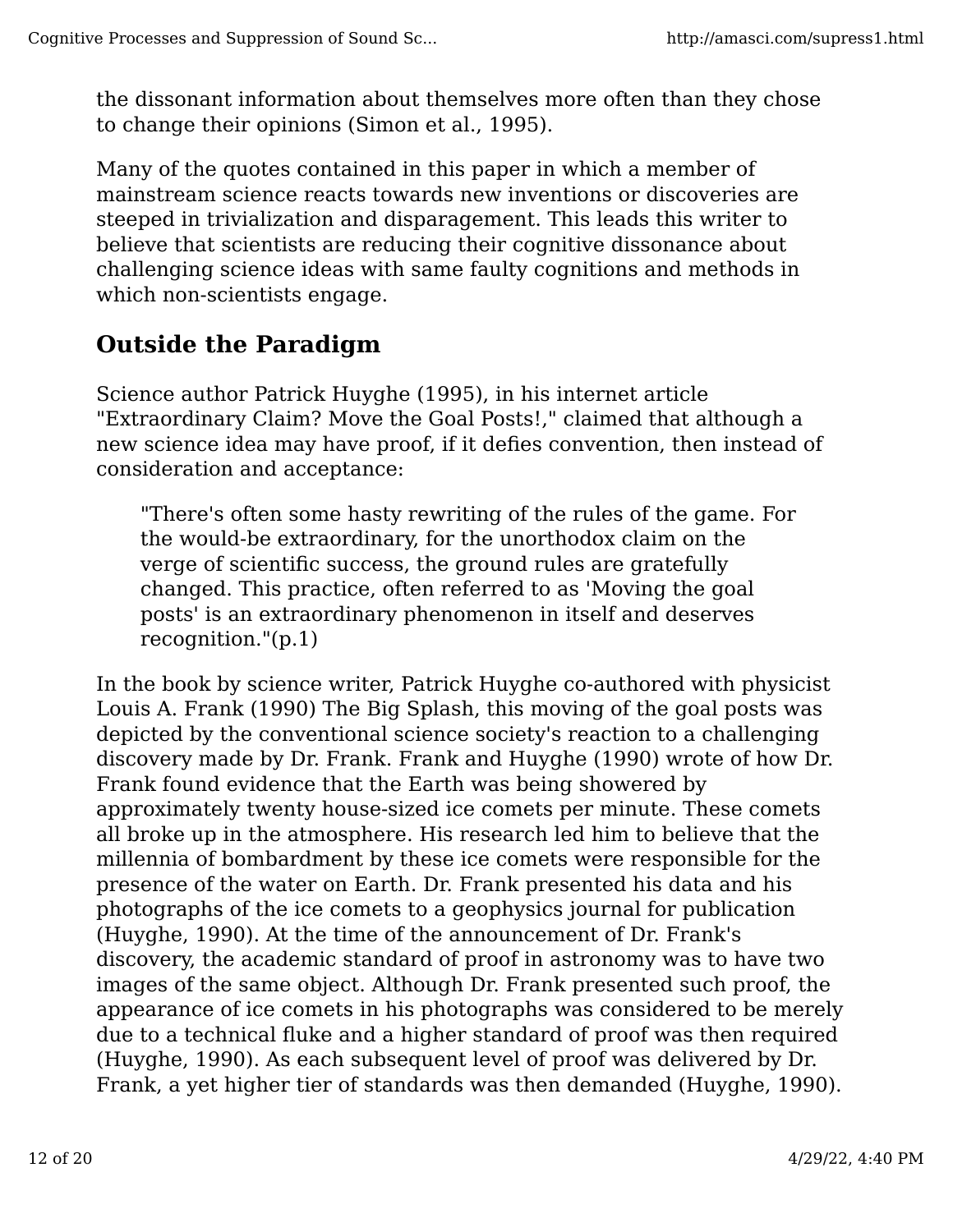This writer believes that this goal post shifting is similar to some of the tendencies examined by Aronson(1995). Aronson cited a survey which was done to assess people's reaction to the 1964 surgeon general's report about the serious health risks from cigarettes. Aronson (1995) found that smokers who had tried to quit unsuccessfully experienced dissonance over their inability to stop the habit. Those smokers tended to change their cognitions and create the belief that smoking was not dangerous for them (Aronson, 1995). Exemplifying intelligent people, who also smoked, or deluding themselves "that a filter traps the all of the cancer- producing materials" (p.179) reduced the smokers' dissonance and made them feel that their actions were justified. Just like moving the goal posts, these cognitive ploys changed the standard by which information was judged.

James McClenon's(1984) book Deviant Science: The Case of Parapsychology and Dean Radin's (1997) book, The Conscious Universe both deal with the topic of psychic phenomenon as a suppressed science. Dean (1997) cited dissonance reduction as the reason why conventional science authorities had suppressed numerous valid studies on psychic phenomenon. Dean (1997) stated that people have an uncomfortable feeling when they are confronted with information that seems impossible to them. Evidence of psychic phenomenon, also known as psi, therefore becomes dissonant information. Although most of Deviant Science and Conscious Universe were devoted to describing the many reproducible, strictly scientific experiments that support the existence of ESP, the writers also speculated about why this field has been found unacceptable. Both Dean (1997) and McClenon (1984) claimed that the dismissal of well executed studies were not due to skepticism, but mainly to blatant attacks by those who are threatened by the shifting of perceptions in the sciences. McClenon (1984) cited the 1970's science philosophy of Thomas Kuhn, who coined the term for shifting perceptions "paradigm shifts" (p.21). McClenon (1984) had the following to say about Kuhn's definition of paradigms cited from Kuhn's The Structure of Scientific Revolutions:

"Paradigms are the universally accepted scientific achievements that for a time provide model problems and solutions to a community of practitioners . . . an object for future articulation and specification under new or more stringent conditions" (p.21).

When an anomaly outside of this accepted model happens frequently enough, McClenon (1984) explained, there is a crisis. The anomalies that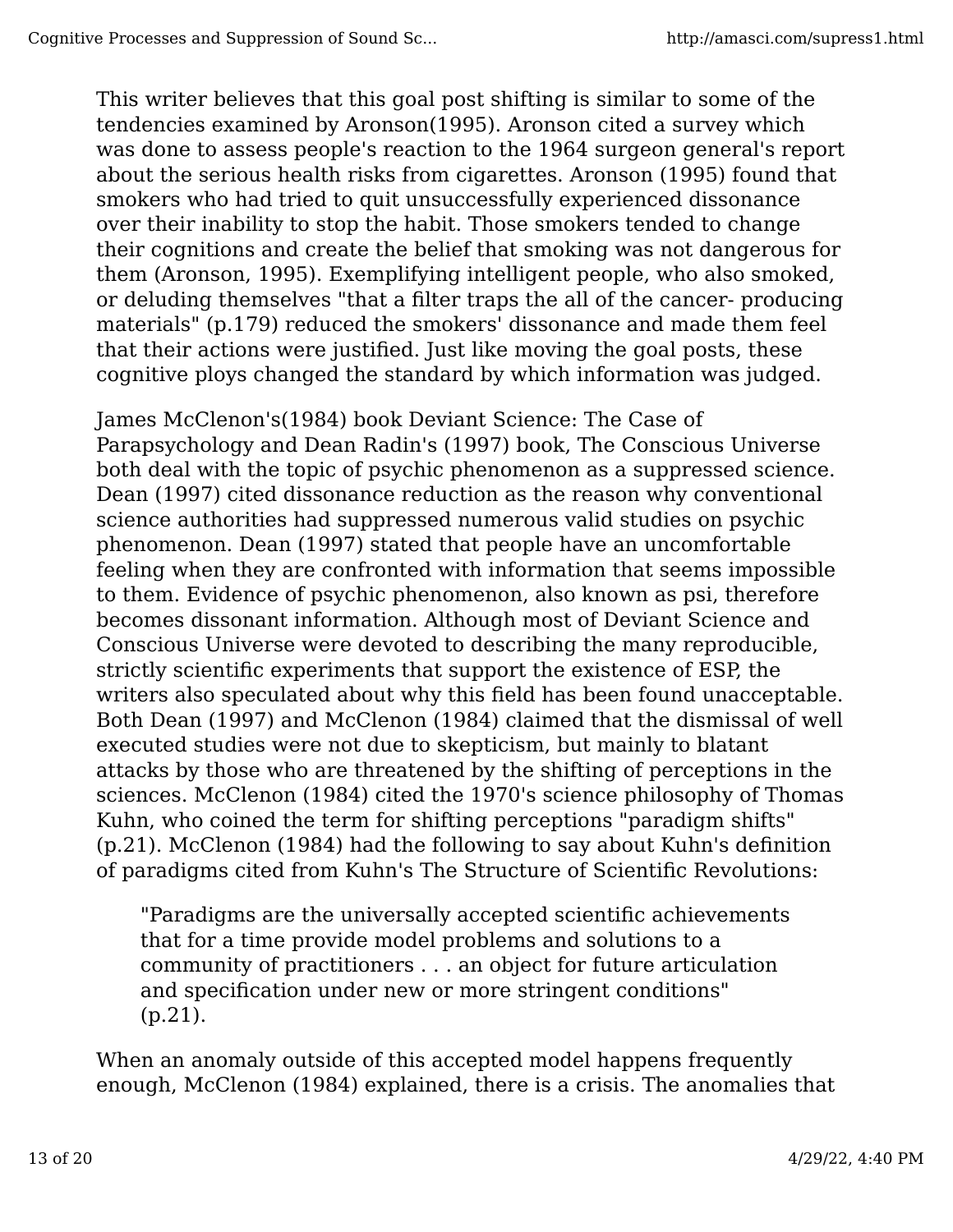violates the current ruling paradigm are then either incorporated and resolved within the paradigm, or there is a "revolutionary upheaval"(p. 21).

Aronson (1995) described how people commonly have a low tolerance for anomalous, dissonant information. He had this to say about how people generally deal with challenges to their beliefs and thereby reduce their dissonance:

"People don't like to see or hear things that conflict with their deeply held beliefs or wishes. An ancient response to such bad news was to kill the messenger"(p. 185).

This writer sees such "killing" going on in the deriding and dismissing of the science ideas and the "messenger" scientist.

#### **Confirmation Bias**

Radin (1997) also explained that the rejection of serious studies on psychic phenomenon is due to a particular type of confirmation bias, the "expectancy effect"(p. 234). This expectancy effect, as studied by sociologist Harry Collins in his book The Golem (1993), showed that for controversial scientific topics where the existence of a phenomenon is in question, scientific criticism is generally determined by the critic's prior expectations.

Collin's work, cited by Radin, (1997) also explained a phenomenon termed "scientific regress"(p. 236). Scientific regress happens when experimental results are predicted by a well-accepted theory and then the outcome is examined to see if it matches the initial expectations. Radin (1997) reasoned that with psi research there isn't a well-accepted theory with which to compare the results, so skeptics use "scientific regress" to invalidate all of the scientific results in this field of study.

Radin (1997) also called attention to another form of the confirmation bias, that of seeking to confirm one's original hypothesis when a situation is unclear or confusing. Radin's definition here matches Aronson's (1995) definition of "the confirmation bias -the tendency to confirm our original hypotheses and beliefs"(p.150).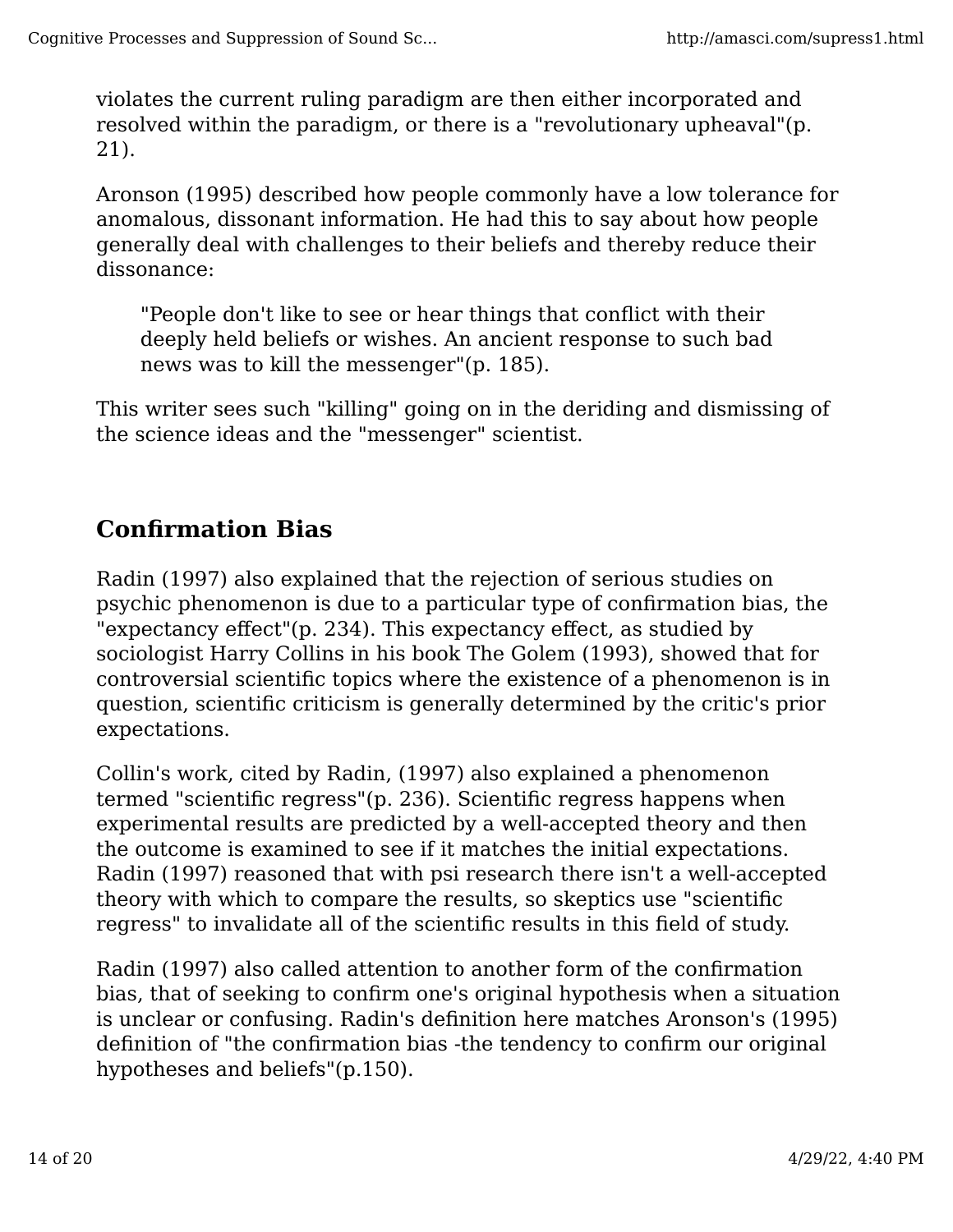Radin (1997) said confirmation biases are especially problematic for older more experienced scientists because "their commitment to their theories grows so strong, that simpler or different solutions get overlooked"(p. 236). These biases, Radin claimed, preserve ideas that are already established and causes suppression of non-standard science research.

Dean Radin (1997) broke down the acceptance of a new science idea into the following four predictable stages which this author sees as being rife with various aforementioned biases and dissonance reduction:

Stage 1, skeptics proclaim that the idea is impossible.

Stage 2, skeptics reluctantly concede that the ideal is possible, but trivial.

Stage 3, the mainstream realizes that the idea is more important than the trivializing scientists in authority lead them to believe.

Stage 4, even the skeptics proclaim that they knew it all along or even that they thought of it first (P.243).

This writer believes that the cognitions in this last stage are attributable to what Aronson (1996) termed as "the hindsight effect" (p.7).

## **Taboo or Unpopular Science**

The Golem (Collins 1993), Fire from Ice (Mallove 1991), The Coming Energy Revolution (Manning 1996) and Alternative Science (Milton 1996) all had chapters which described the genesis of cold fusion and gave important evidence for it's validity. These books told of the findings of two chemists, Professor Martin Fleischmann of Southampton University and his former student, Professor Stanley Pons of the University of Utah. Fleischmann and Pons held a 1989 press conference at which they announced the discovery of cold fusion. Milton (1996) defined cold fusion as "the production of usable amounts of excess energy by a nuclear process occurring in a water at room temperature"(p. 25).

By making the announcement about their success at a press conference, Manning(1996) and Milton(1996), and Collins (1993) all stated that these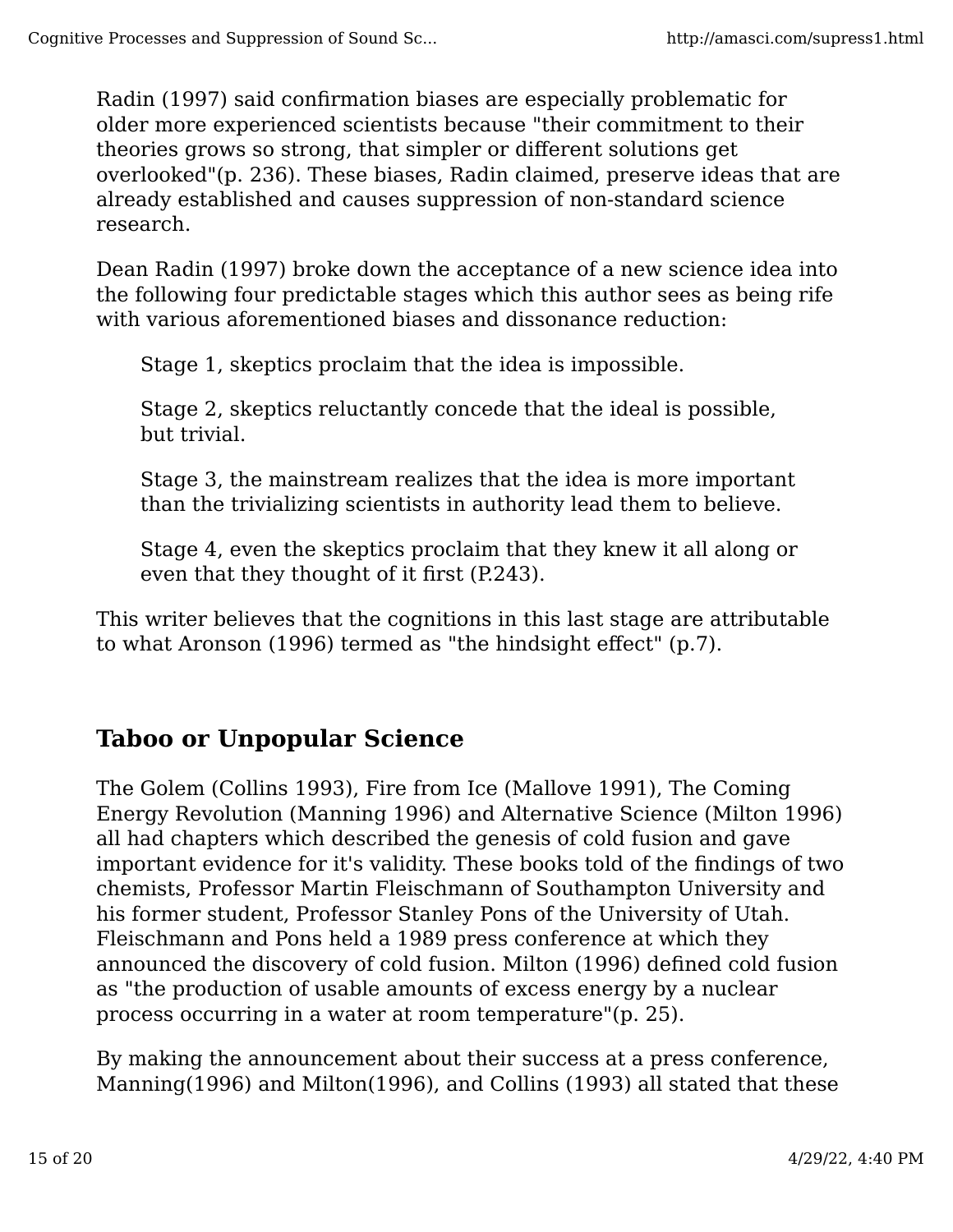two distinguished scientists were breaking with the tradition of first submitting an article to peer review for publication. Manning (1996) contended that it was mainly this departure from the expected way of introducing the phenomenon, not the failing of the results, which led to the trivializing and derogating of cold fusion, and of Fleischmann and Pons as well, by the majority of mainstream scientists.

Manning (1996) suggested that a secondary cause for disapproval was the fact that science did not have a framework yet for how these cold fusion experiments produced the energy. This lack of a previously existing framework seems to cause most mainstream scientists to invalidate anomalous data through experimental regress and the confirmation biases

Evidently Pons and Fleischmann intended to keep the means of producing cold fusion to themselves in hopes of becoming wealthy, so they were not forthcoming about the details of the methodology used. Although they were able to repeatedly get the same verifiable results, other scientists of the time were not able to independently duplicate what Pons and Fleischmann had done (Manning, 1996).

A third cause for disapproval, explained Manning (1996), is that the massively funded hot fusion research organizations had also been trying over decades to get some of the same findings as those from the cold fusion experiments and may have had professional jealousy (Manning 1996).

This writer believes that the suppression of cold fusion could have been due to some of the same cognitive distortions which led to the suppression of other maverick science ideas and inventions throughout history. These cognitions include the in-group out-group, confirmation, and that expectancy biases, as well as cognitive dissonance reactions to anomalies.

Manning (1996) wrote of how in America, Fleischmann and Pon's reputations as cold fusion researchers were tarnished. Cold fusion articles were suddenly banished from science journals and U.S. patents for cold fusion were dismissed.

Manning (1997) continued that only Japan was still putting major funding into cold fusion research. As a heavily populated island with few natural energy resources, Japan had everything to gain from clean safe energy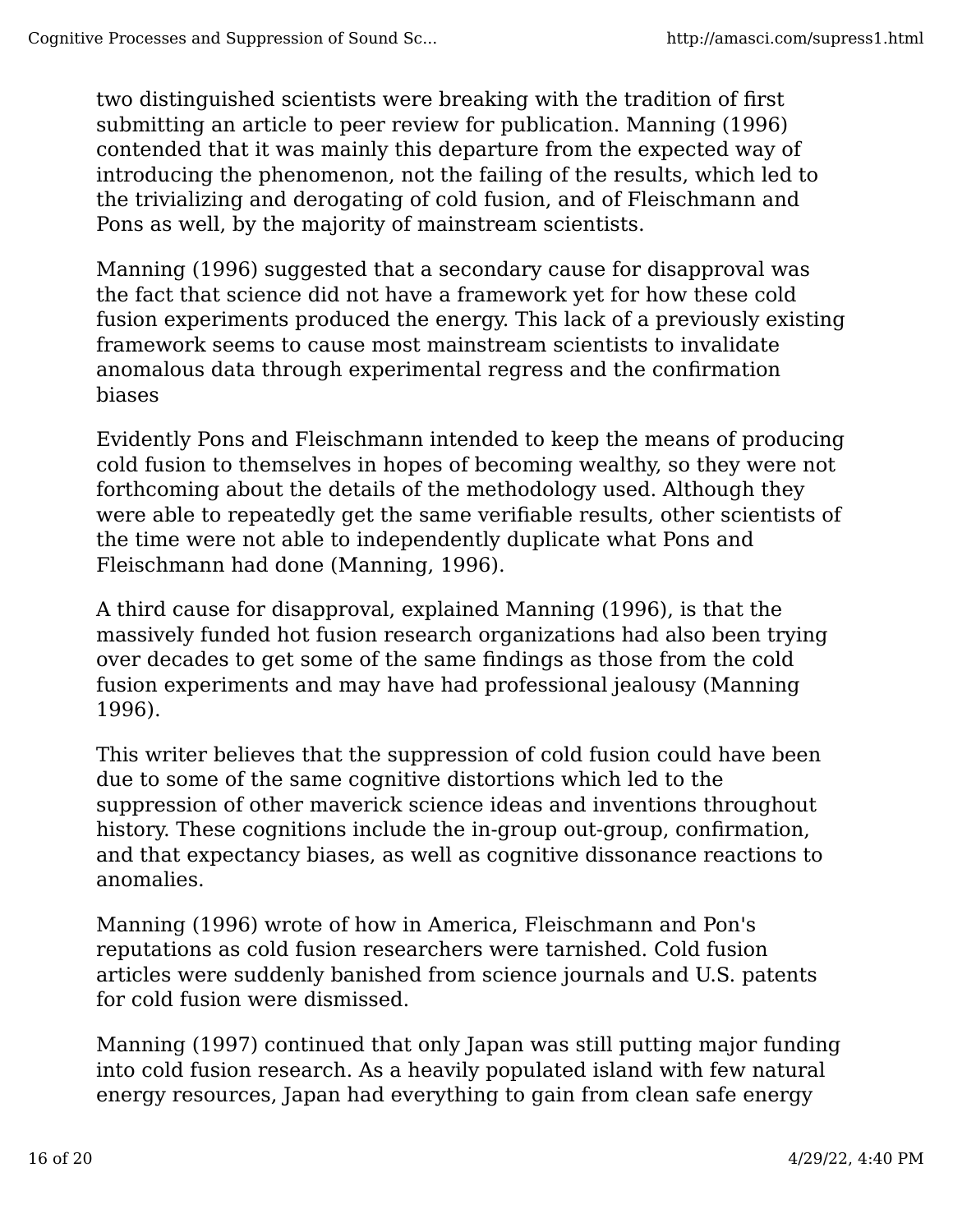production. Also, because many Easterners have a "spiritual belief in an all pervading energy which comes in many forms,"(p. 102) the idea of fusion reactions taking place without extreme high temperatures was not quite such a dissonant idea as it had been for Westerners.

Other methods to derive usable energy that are considered to be in opposition to the beliefs of mainstream science were discussed by Manning (1996). These included solid state energy devices, vibrational devices developed by nineteenth century musician and inventor John Ernst Worrell Keeley, vortex and magnetic energy mechanisms, new technologies for using waste and hydropower, and the use of hydrogen for power.

## **Alternatives for excluded scientists**

The internet has, in the last few years, become a valuable resource for those scientists who have been discouraged from experimenting with and publishing unorthodox studies. It gives them the opportunity to network with others interested in their research.

Some websites for these discussion groups can be found at the yahoo website at http://www.yahoo.com, under the subheading, alternative science. In addition there is /weird/wclose.html where one can find free energy, cold fusion and otology discussion groups under the subheadings: freenergy-L, vortex-L and taoshum-L.

There are journals created specifically for printing professionally written studies on unpopular topics. Since involvement with these non-standard topics might lead to a professional scientist's ostracism, one publication, The Journal of Scientific Exploration (1986-1997) only prints articles by academic research scientists, anonymously. This journal provides a forum for presentation, criticism and debate for topics that are ignored or ridiculed by mainstream science. It also has the secondary goal of publishing articles that help to promote understanding of the factors that limit scientific inquiry.

Galilean Electrodynamics is a publication devoted to professionally written journal articles that challenge Einstein's ideas. Only papers that are in the realm of mathematics, engineering or physics and that are relativity-related are considered for publication in this journal.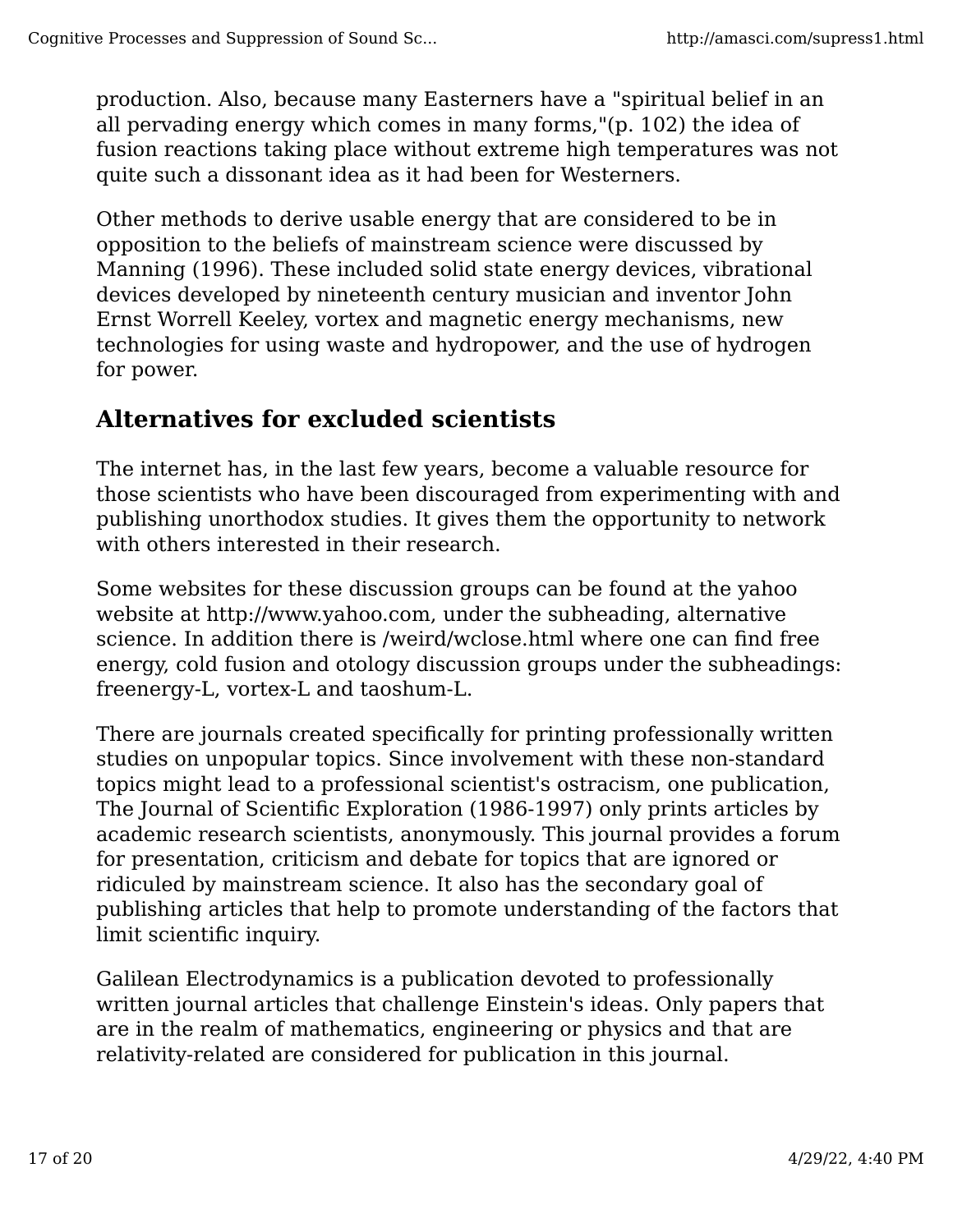Infinite Energy Cold Fusion and New Energy Technology (1994- 1998) is a magazine edited by Eugene Mallove and is devoted to energy experimentation that is beyond the scope of orthodox accepted science.

# **Looking forward**

Bauer (1994) called on science institutions to help foster objectivity by making sure they includes scientist from backgrounds and viewpoints that are as varied as possible. He also asked that scientists fight their personal biases and hidden social agendas by vigilantly examining their own motives, and trying to see an objective reality rather than one influenced by expectations (p. 102).

Dr. Brian Martin (1998) in his current writings posted on the internet, "Suppression Stories," asked that researchers publish more accounts about suppression, and claimed that this will provide necessary support for dissident and struggling scientists.

Radin (1997) closed his book with a hope that this process of suppressing new ideas will not continue to be at the cost of good science and scientists. He included this quote by Lewis Thomas, biologist and author of the Medusa and the Snail:

"The only solid piece of scientific truth about which I feel totally confident is that we are profoundly ignorant about nature. . . It is this sudden confrontation with the depth and scope of ignorance that represents the most significant contribution of twentiethcentury science to the human intellect"(p. 289).

This author will bring this paper to a close with a quote from Bill Beaty's (1998) webpage article "Quotes against excessive skepticism:

"Daring ideas are like chessmen. Moved forward, they may be defeated, but they start a winning game." -Goethe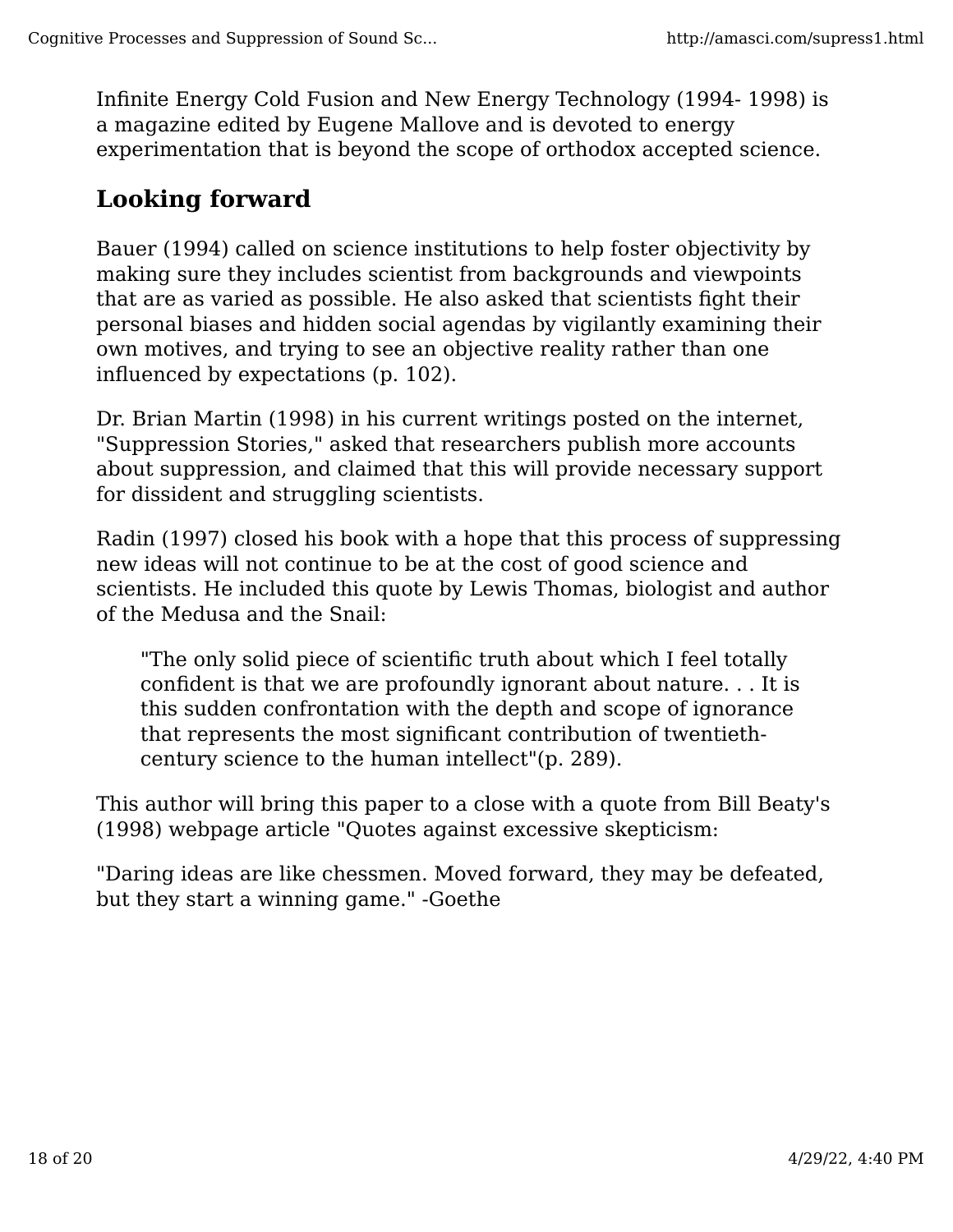# **References**

- 1. Aronson, Elliot (1995) **The Social Animal** New York: W. H. Freeman and Co.
- 2. Bauer, Henry H.(1994) **Scientific Literacy and the Myth of the Scientific Method** Chicago: University of Illinois Press
- 3. Beaty, William J.(1998) **Closeminded Science** Online, Internet Available http://amasci.com /weird/wclose.html
- 4. Brockman, John (1995) **The Third Culture: Beyond the Scientific Revolution** New York: Simon & Schuster
- 5. Cerf, Christopher and Navasky, Victor (1984) **The Experts Speak, The Definitive Compendium of Authoritative Misinformation** New York: Pantheon Books
- 6. Chandler, David L. and Globe Staff (1987) "Maverick Scientists Encounter Barriers, Peer Review Called Curb to Creativity." **The Boston Globe** Monday 6/22/87
- 7. Collins, Harry and Pinch, Trevor (1993) **The Golem: What Everyone Should Know About Science** Cambridge, UK: Cambridge University Press
- 8. Duncan, Ronald (1977) **The Encyclopaedia of Ignorance: Everything You Ever Wanted to Know About the Unknown** Oxford, U.K. Pergamon Press
- 9. Gold, Dr. Thomas (1989) "New Ideas in Science" **Journal of Scientific Exploration** Vol.3(2) p103-112
- 10. Haich, Bernhard (1990-1998) **Journal of Scientific Exploration** A Publication of the Society for Scientific Exploration Vol 1-12
- 11. Huyghe, Patrick (1995) "Extraordinary Claim? Move the Goalposts" **The Anomalist** Homepage Online, Internet Available http://www.anomalist.com/ commentaries/ claim.html
- 12. Huyghe, Patrick and Dr. Louis A. Frank (1990) **The Big Splash** New York: Birch Lane Press
- 13. Mallove, Eugene (1991) **Fire from Ice; Searching for the Truth Behind the Cold Fusion Furor** New York: John Wiley & Sons, Inc.
- 14. Mallove, Eugene (1996-1998) **Infinite Energy: Cold Fusion and New Energy Technology** Vol.1(1) -Vol. 3(17)
- 15. Manning, Jeanne (1996) **The Coming Energy Revolution: The Search for Free Energy** New York: Avery
- 16. Martin, Brian (1996) **Suppression Stories: Peer Review as Scholarly Conformity** Department of Science and Technology, University of Wollongong, Online, Internet Available